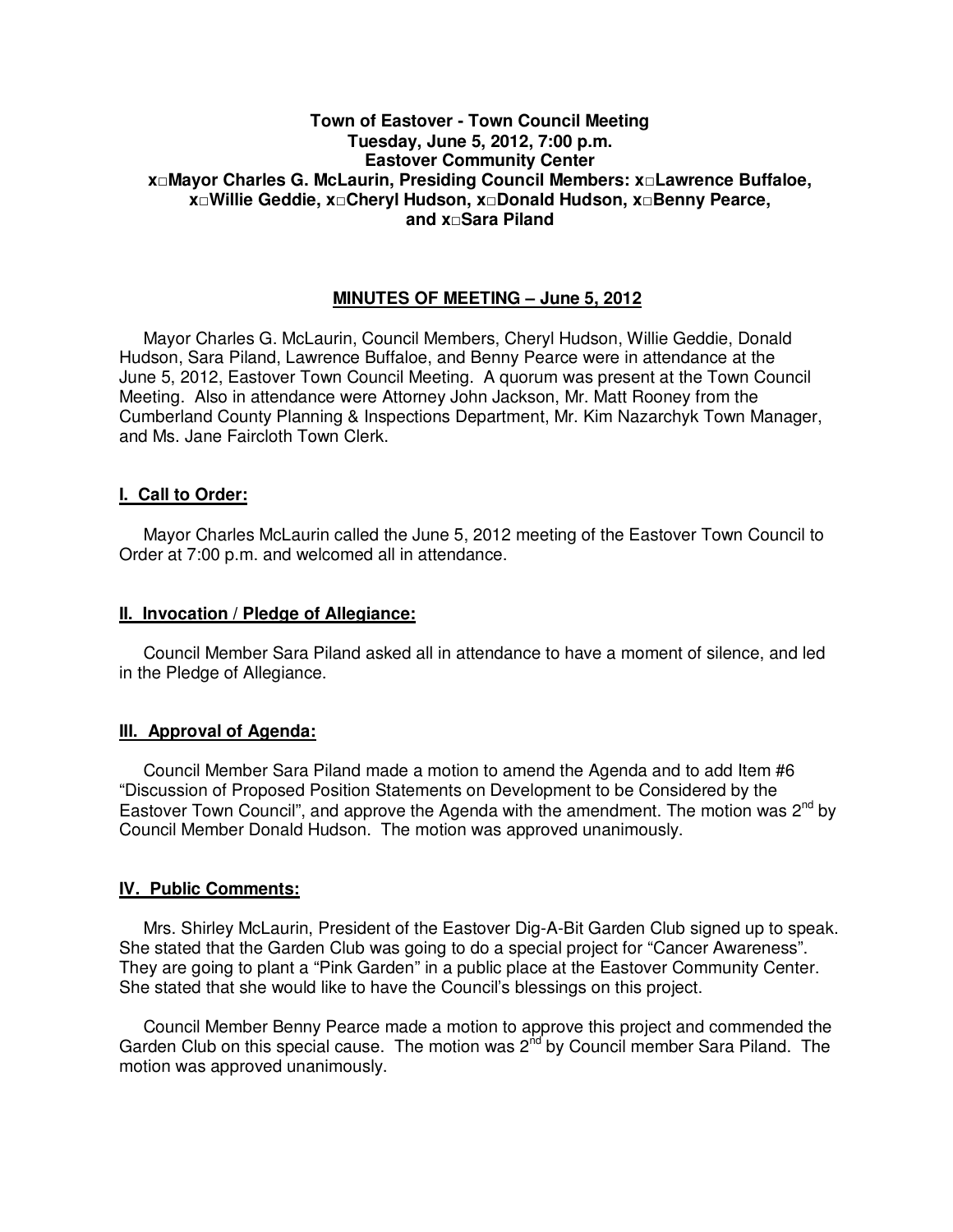# **V. Consent Agenda:**

- 1. Consider approval of the May 1, 2011 Town Council Minutes.
- 2. Consider approval of the April 30, 2012 Financial Report.
- 3. Consider approval of Budget Amendment No. 2012-03.

Council Member Cheryl Hudson made a motion to approve the Consent Agenda as stated. The motion was 2<sup>nd</sup> by Council Member Donald Hudson. The motion was approved unanimously.

# **VI. Discussion Agenda:**

# **Agenda Item #1:**

# **Briefing by Mr. Morgan Johnson, Chairman Eastover Sanitary District (ESD).**

Mr. Morgan Johnson, Chairman Eastover Sanitary District stated that he was not here to brief just to answer any questions. No one had any questions of Mr. Johnson

## **Agenda Item #2:**

## **PUBLIC HEARING: Town of Eastover, Fiscal Year 2013 Budget (July 1, 2012-June 30, 2013).**

Mayor McLaurin **OPENED** the Public Hearing.

 Mayor McLaurin asked if anyone had signed up to speak for or against the Budget for Fiscal Year 2013. The Clerk stated no one had signed up to speak.

 Mr. Nazarchyk briefed the Council on the Proposed Budget for FY 2013 (July 1, 2012- June 30, 2013). He stated the following:

## **Revenues**

 Proposing Budget of \$1,415,700 for fiscal year 2012-2013. This is a \$23,150 (1.7%) increase over adopted budget for previous year.

 Provide funding for: Town Operations, Fire & Police Protection, Parks& Recreation, Street Lights, and Planning & Zoning services. It contains a 3.0% pay increase for all employees (\$3,426), additional hours of police protection as needed (\$25K), and \$95K for surface water runoff study.

He stated that the three main sources of Revenue are: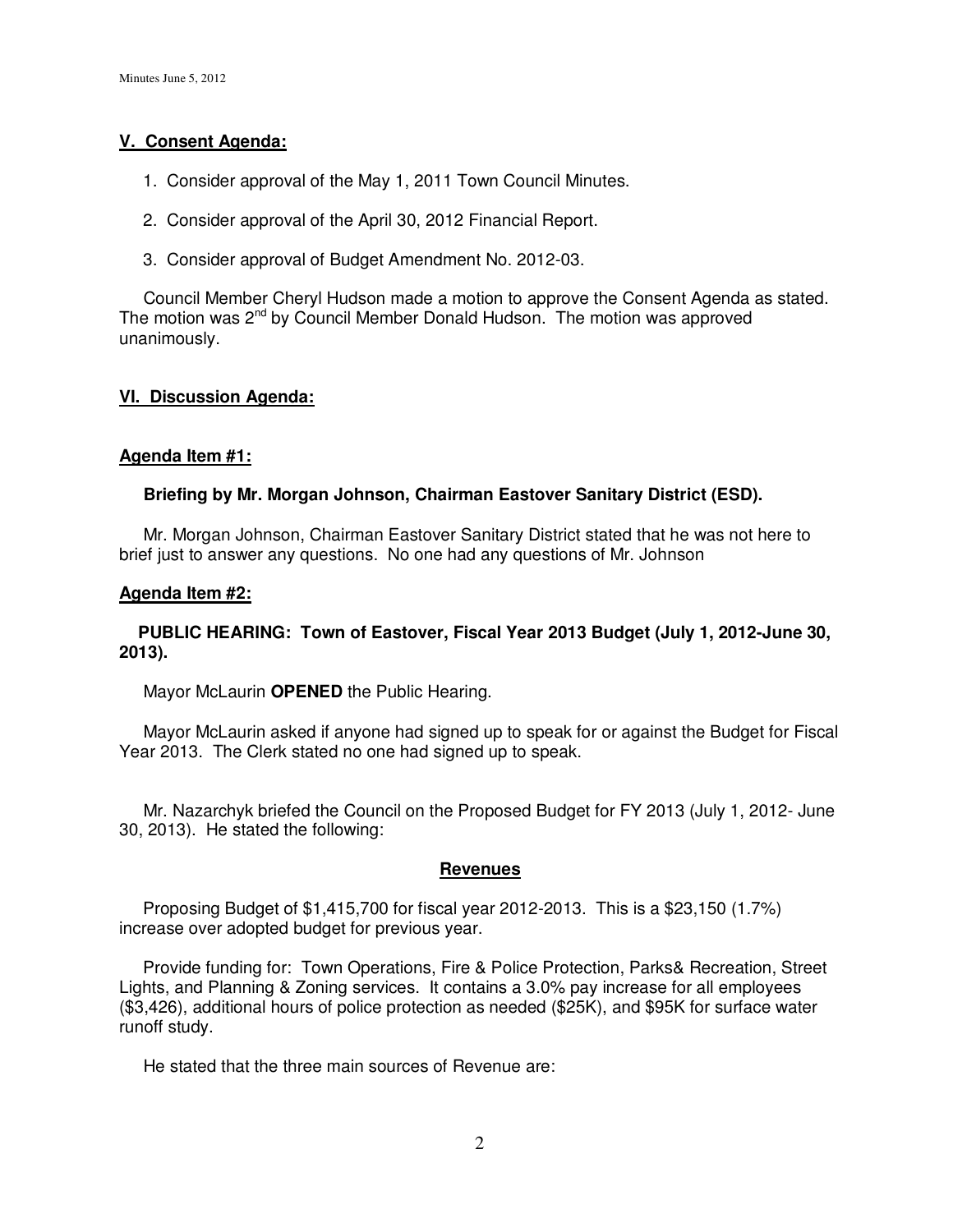**Property Taxes:** Property values of \$284,991,995 (1.\*% increase over last year. \$0.205 tax rate per \$100 valuation and 98% collection rate equal \$572,500. The Town will keep 24.39% and share remainder with the Fire Departments and Parks & Recreation.

| 10 cents           | to Fire Dept            | 48.78%   |
|--------------------|-------------------------|----------|
| $\frac{1}{2}$ cent | Fire Chief Fund         | $2.44\%$ |
| 5 cents            | Parks& Recreation       | 24.39%   |
| 5 cents            | <b>Town of Eastover</b> | 24.39%   |
| 20.5 cents         |                         |          |

 **Local Sales Taxes:** Projected to be \$590K, and the Town will keep 57%, sharing remainder with Cumberland County and other municipalities within Cumberland County.

**NC Franchise Taxes:** Estimated at \$136,000.

**Powell Bill Funding:** \$75K. Restricted usage.

## **EXPENSES**

| <b>Administration</b>                | \$752,490   |
|--------------------------------------|-------------|
| <b>Zoning &amp; Planning</b>         | 13,500      |
| <b>Police Dept. (Deputy Sheriff)</b> | 91,000      |
| <b>Fire Department</b>               | 305,080     |
| <b>Street Department</b>             | 88,600      |
| <b>Parks &amp; Recreation</b>        | 165,030     |
|                                      | \$1,415,700 |

Council Member Sara Piland and Donald Hudson questioned the 3% pay raise for employee as they felt this should have been discussed with Council prior to final Budget. Mr. Nazarchyk stated the Council had approved the 3% at the last Council Meeting. Council Member Piland stated that she was not objecting to the pay raise, but the procedure. She stated that anything pertaining to personnel should have been discussed with the Council**.** 

 Mayor McLaurin asked for a motion to approve, disapprove or amend the Fiscal Year 2013 Budget (July 1, 2012 – June 30, 2013). Council Member Lawrence Buffaloe made a motion to **approve the Fiscal Year 2013 Budget with the condition that next year a Budget**  Workshop be held prior to Final Budget. The motion was 2<sup>nd</sup> by Council Member Donald Hudson. The vote for approval was by Mayor McLaurin, Council Members Cheryl Hudson, Donald Hudson, Benny Pearce, Lawrence Buffaloe, and Willie Geddie. Council Member Sara Piland voted against the Budget as presented. The vote was 6 yeas and 1 nay for approval passage.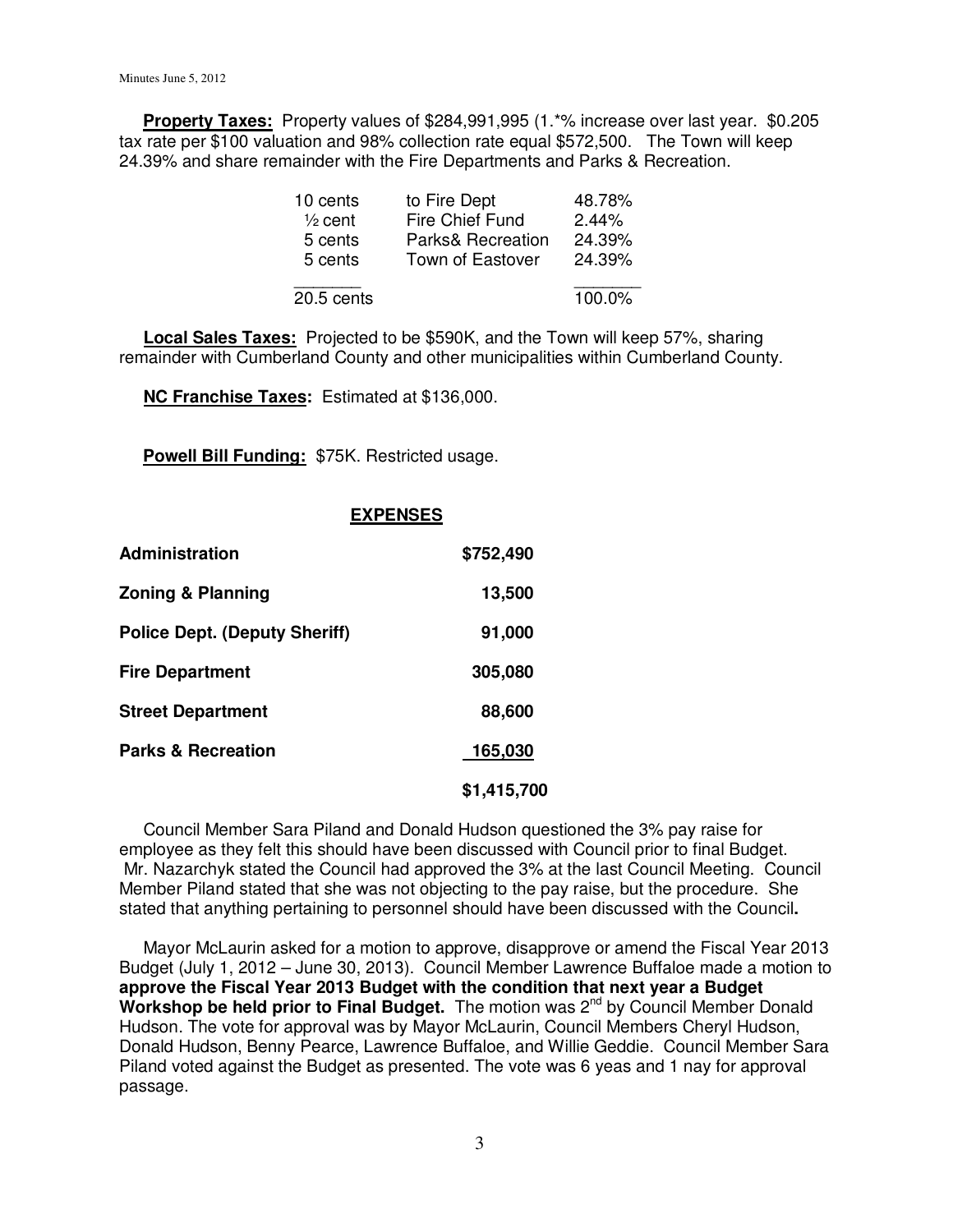Mayor McLaurin asked for a motion to **CLOSE** the Public Hearing.

 Council Member Cheryl Hudson made a motion to **Close the Public Hearing**. The motion was 2<sup>nd</sup> by Council Member Benny Pearce. The motion was approved unanimously.

#### **Agenda Item #3:**

 **QUASI-JUDICIAL PUBLIC HEARING – CASE NO. 12-047. CONSIDERATION OF THE JAMES & HAZEL MCLUCAS PROPERTY, REQUEST FOR ZERO LOT LINE SUBDIVISION APPROVAL AND A WAIVER FROM THE REQUIREMENT TO HAVE A MINIMUM OF 20 FEET OF STREET FRONTAGE TO EITHER AN APPROVEDPRIVATE STREET OR A PUBLIC STREET; COUNTY SUBDIVISION ORDINANCE, SECTION 2303.C STREET FRONTAGE; ZONED: RR; TOTAL ACREAGE 1.50 +/-; LOCATED AT 2630 JAMES DAIL ROAD; SUBMITTED BY JAMES & HAZEL E. MCLUCAS (OWNERS) AND CHARLIE PAGE, CLAYTON HOMES INC. (EASTOVER)** 

 Mayor McLaurin stated that Case No. 12-047 is a request for a Waiver. The Hearing on the Waiver is Quasi-Judicial in nature and will be conducted in accordance with special due process safeguards.

Mayor McLaurin stated that all persons who wish to testify in this case should have signed up on the sign-in-sheet with the Clerk. Mayor McLaurin asked the Clerk if anyone had signed up to speak for or against the Case. The Clerk stated that the following persons signed up to speak:

| <b>Speaker For:</b>     | Mr. Charlie Page, 79 Green Forrest Circle, Fayetteville, NC |
|-------------------------|-------------------------------------------------------------|
|                         | Mrs. Sandra Johnson, 2630 James Dail Road, Eastover, NC     |
| <b>Speaker Against:</b> | Mrs. Joyce Whitehead, 1704 Eldridge Street, Eastover, NC    |

 Mayor McLaurin asked the individuals to come forward for the swearing in/affirmation. The speakers were sworn in as a group not individually.

 Mayor McLaurin stated that before opening the Hearing, I'd like to give Council Members a chance to reveal any possible conflicts and withdraw from these proceedings if necessary. No Council Member had any conflicts.

 Mayor McLaurin asked if any of the Council Members had any prior exposure to evidence of this case. No Council Member had any prior knowledge or information of this case.

Mayor McLaurin stated that the order of business for this Hearing will be as follows:

- a. First we will hear from the Planning Staff.
- b. Then we will hear from the applicant and their witnesses.
- c. Then we will hear from the opponents to the request.

Mayor McLaurin briefly explained the procedure to the individuals that were to testify.

 Mayor McLaurin stated I now **OPEN** the Public Hearing on Case No.12-047 and asked for the presentation from the Planning Staff.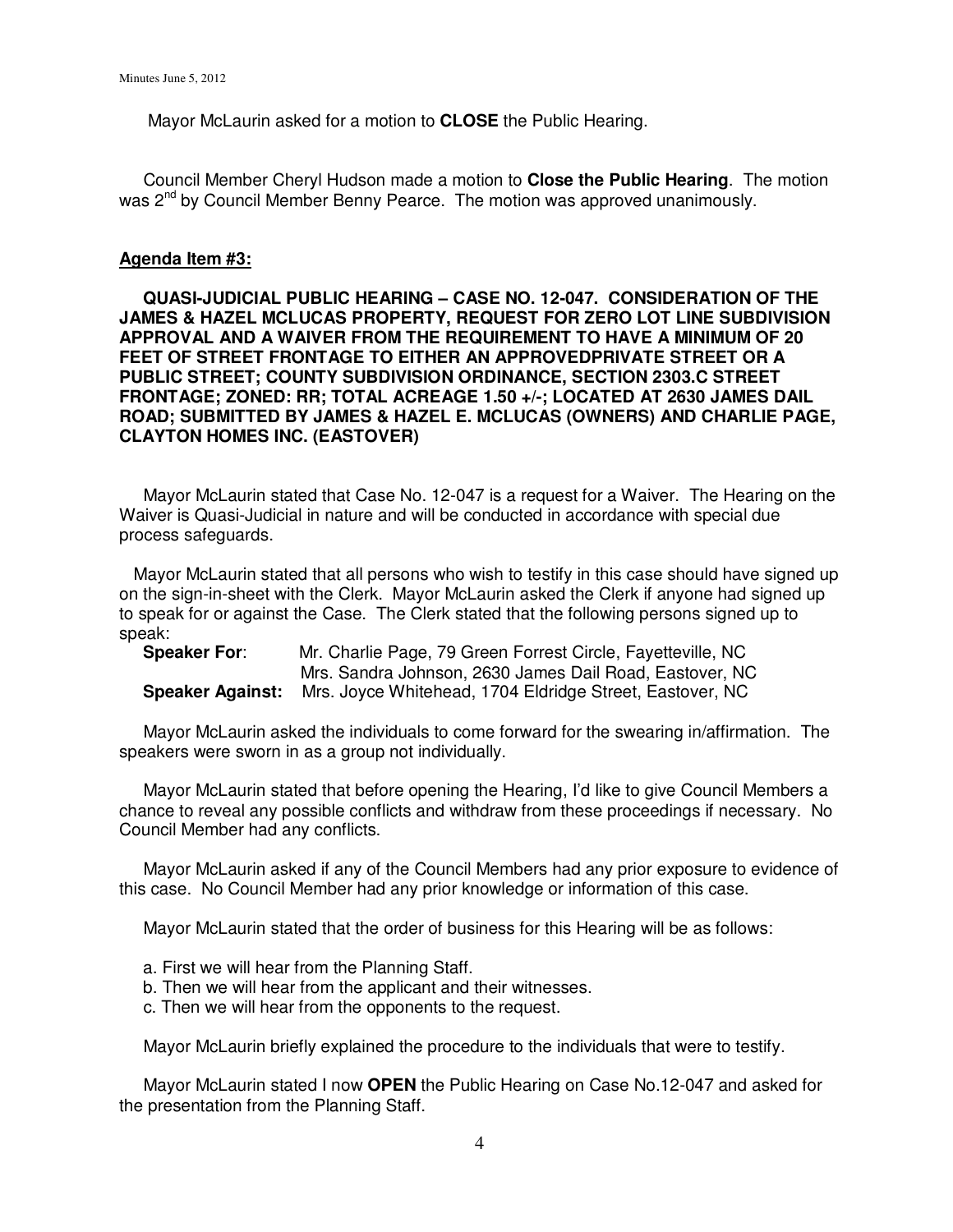Mr. Matt Rooney, Cumberland County Planning & Inspections Department briefed the Council on Case No. 12-047. He stated that the developer is requesting a waiver from the requirement to have a minimum of 20 feet of street frontage along either a private or public street. The existing lot has only 30.24 feet of street frontage along James Dail Road. There are currently two manufactured homes on the subject property. The developer would like to subdivide the property into two lots because the mortgage company requires a separate lot for the loan for a replacement manufactured home, and the subject property cannot meet the minimum of 20 feet of street frontage for each lot. One lot is proposed to have 20 feet of frontage and the other would have 10.24 feet of frontage. Both lots will be served by one 20 foot wide joint driveway easement. The County Subdivision Ordinance requires all new lots created to take their access directly from either an approved private or a public street. He stated that the developer has tried to acquire additional street frontage from the adjacent properties but was unable to do so. This property will be served by the Eastover Sanitary District for the public water. The County Health Department will be required to approve the septic system.

Mayor McLaurin asked for the **testimony from the applicant**.

 1. Mr. Charlie Page of Clayton Mobile Homes and has worked with the company for 20 years. He stated that he is the seller of the new manufactured home Mr. & Mrs. Johnson are trying to purchase and put on the lot. He stated that the bank has approved the loan for the Johnson's to purchase the new manufactured home. He stated the new manufactured home is a double-wide and that his company will remove the old manufactured home, as it cannot be repaired. He stated that the Johnson's driveway is currently on Ms. Joyce Whitehead's property and she wants to close that driveway. He stated that both properties (Ms. Lucas & Ms. Johnson) will share the same driveway. He stated that Clayton Homes will put in the culvert and fix the driveway.

 2. Mrs. Sandra Johnson stated that she has to take care of her elderly mother (Hazel McLucas) whom lives directly in front of her. If they cannot get the waiver for the driveway and the zero lot line they will be forced to move as their manufactured home is beyond repair. This would cause a hardship on her and her mother. The property needs to be split into two lots so the bank can use the Johnson's lot as collateral. This would also help Mrs. Whitehead so she can close her driveway they are using.

Mayor McLaurin asked for **testimony from the opponent.** 

 Mrs. Joyce Whitehead stated that the Johnson's are using her driveway unlawfully. She stated that they have even cut down some of her trees to make this driveway. She wants to close this driveway so they will stay off her property. Mrs. Whitehead stated that she does not object to the Johnson's purchase of a new manufactured home, she just want their driveway to be on their property.

 Mayor McLaurin asked the Clerk if there were any **rebuttal witnesses**. There were no rebuttal witnesses to speak.

 Attorney John Jackson stated that a condition should be added to state that the old manufactured home will be removed from the property before the Final Plat is recorded. He also informed Mr. Page of Clayton Homes that he must present a "Loan Commitment Letter" prior to the final Plat being recorded. Mr. Page of Clayton Homes stated that he would do so.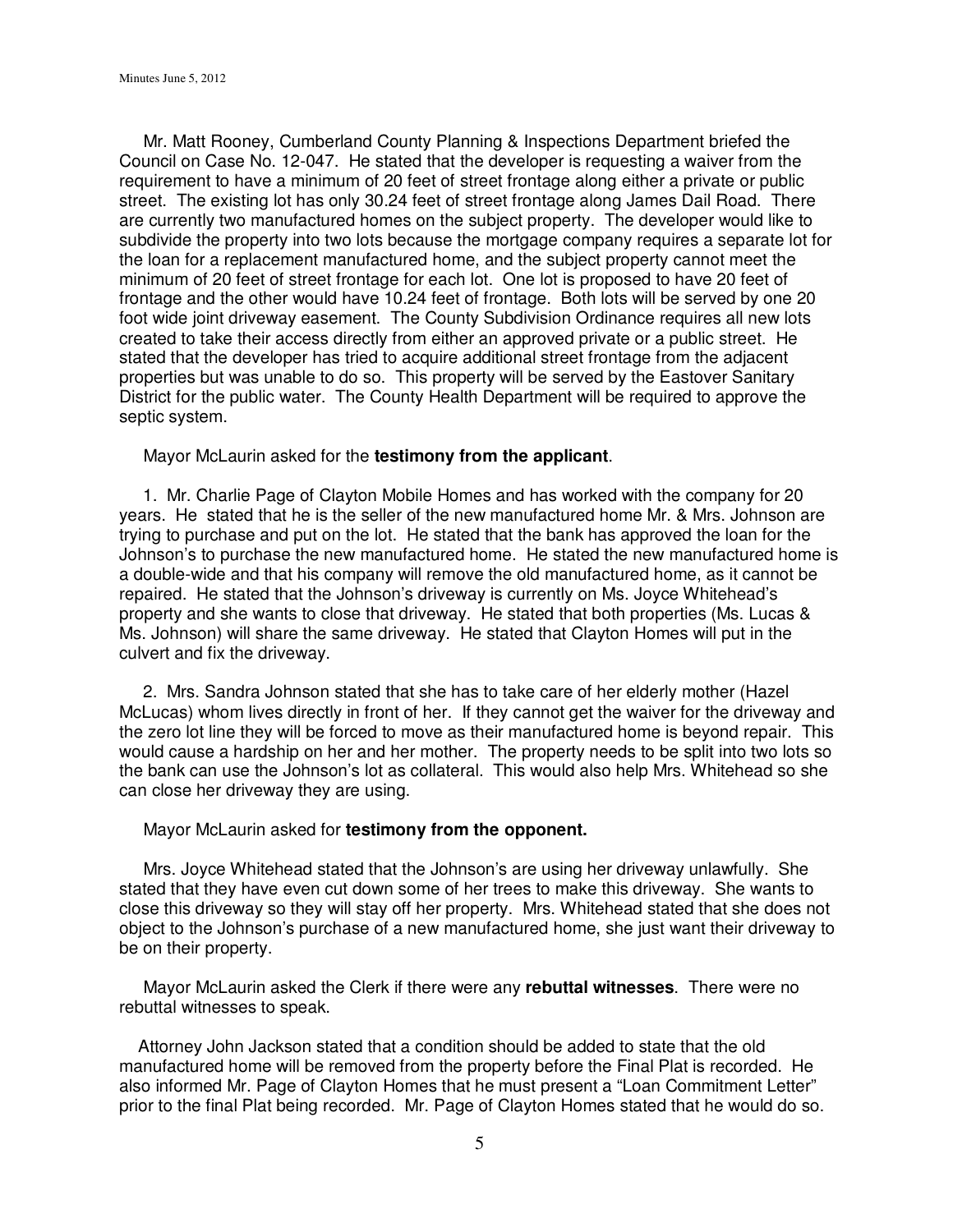Mr. Matt Rooney of the Cumberland County Planning & Inspection Department said he would ensure that the condition of removal of the old manufactured home and the loan commitment letter be presented before the final Plat is recorded.

Mayor McLaurin asked for a motion to **Close** the Public Hearing on Case No. 12-047.

 Council member Benny Pearce made a motion to **Close** the Public Hearing on Case No. 12- 047. The motion was  $2^{n\bar{d}}$  by Council Member Lawrence Buffaloe. The motion was approved unanimously.

# **Council Member Sara Piland made the following motion:**





 The Council for the Town of Eastover, having held a public hearing to consider the waiver request for **Case No. 12-047** requesting to not be required to have the mandatory 20 feet of road frontage for each lot and develop the subject property in a manner not permissible under the literal terms of the County Subdivision Ordinance, which the Town Council by resolution has adopted as the subdivision regulatory authority for the town; and having heard all of the evidence and arguments presented, I move that the board makes the following **FINDINGS OF FACT** and draws the following **CONCLUSIONS** 

1. It is the Town Council of Eastover **CONCLUSION** that (choose one or more below as applicable)

a**. Because of the size of the tract to be subdivided and;**

## b. Because **of other unusual physical conditions;**

strict compliance with the provisions of the County Subdivision Ordinance **would** cause a special hardship to the property owner and be inequitable; this finding is based on the following **CONDITIONS:** 

 **Understanding that the primary motivation for submission of this request is to satisfy criteria for bank financing so that an existing dilapidated home can be replaced, this request is reasonable and necessary**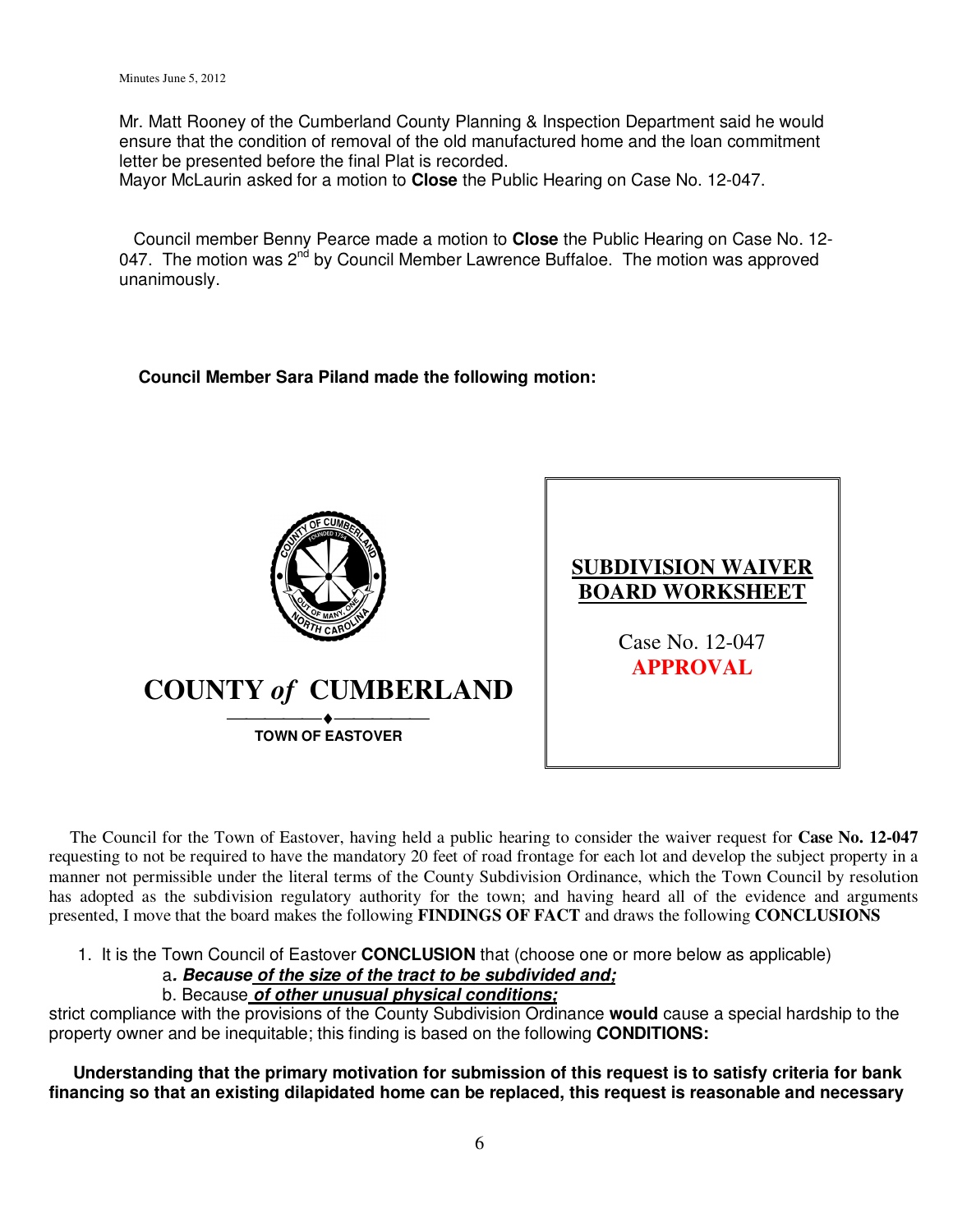**for the upgrading of the manufactured home due to the limited amount of road frontage for the existing lot. The property was created on July 7, 1978 in its current configuration and at that time, the subdivision regulations were non-existent. Had the previous property owner known of the future regulations, it is reasonable to expect that the previous owner would have conveyed the properties in a different configuration;** 

 2. It is the Board's **CONCLUSION** that the public purposes of the County Subdivision and County Zoning Ordinances **would** be served to an equal or greater degree; this finding is based on the following **CONDITIONS:** 

 **The public purposes of the ordinances are met because of the requirement for the final plat to reflect a joint driveway easement to serve as a single driveway access for both properties – Condition No. 16 of the recommended conditions of approval contained in the board packet material – ensuring that ingress/regress access to both lots will be protected;** and

 3. It is the Board's **CONCLUSION** that the property owner **would not** be afforded a special privilege denied to others; this finding is based on the following **CONDITIONS**:

 **Although the request is to subdivide the property, two homes currently exist on the subject property and if approved, the request will not allow for any additional homes from what is existing provided that the owner agrees that the dilapidated home is completely removed from the site and properly disposed of prior to submission for final plat approval of this subdivision. In addition, there are numerous properties within the town that are occupied with residences that do not have 20 feet or any direct access to a public street or an approved private street.** 

 BECAUSE OF THE FOREGOING, I MOVE THAT THE REQUEST FOR WAIVER BE **APPROVED SUBJECT TO THE RECOMMENDED CONDITIONS, THE ADDED CONDITION OF THE OWNER AGREEING THAT THE DILAPIDATED HOME BE COMPLETELY REMOVED FROM THE SUBJECT PROPERTY AND PROPERLY DISPOSED OF PRIOR TO SUBMISSION FOR FINAL PLAT APPROVAL, AND THAT IT BE UNDERSTOOD THAT THIS CONDITIONAL APPROVAL PERTAINS TO THE CURRENT REQUEST ONLY, NOT FOR ANY FUTURE DEVELOPMENT OF THIS PROPERTY.**

**The motion was 2nd by Council Member Willie Geddie. The motion was approved unanimously.** 

There was then additional discussion of documents showing a commitment to finance and remove the existing manufactured home.

## **Agenda Item #4:**

# **CASE NO. 12-061. CONSIDERTION OF JASON D. HOUSE PROPERTY, REQUEST FOR A ZERO LOT LINE SUBDIVISION REVIEW, COUNTY ZONING ORDINANCE; ZONING: R40A & A1; TOTAL ACREAGE: 2.81 +/-; LOCATION: 3043 TOM GEDDIE ROAD (SR1721) AND 2820 & 2846 BEARD ROAD (SR1722).**

 Mr. Matt Rooney briefed the Council concerning Case No. 12-061. He stated that the developer is requesting approval of a zero lot line subdivision in order to recombine and shift the property lines on the two existing lots. The lot currently fronting SR 1722 (Beard Road) is zoned A1 and the lot fronting SR 1721 (Tom Geddie Road) is zoned R40A. The zero lot line subdivision is required to shift the density between the lots, since the A1 lot will be reduced below its current size requirement. The shifting of the property line will remove the line which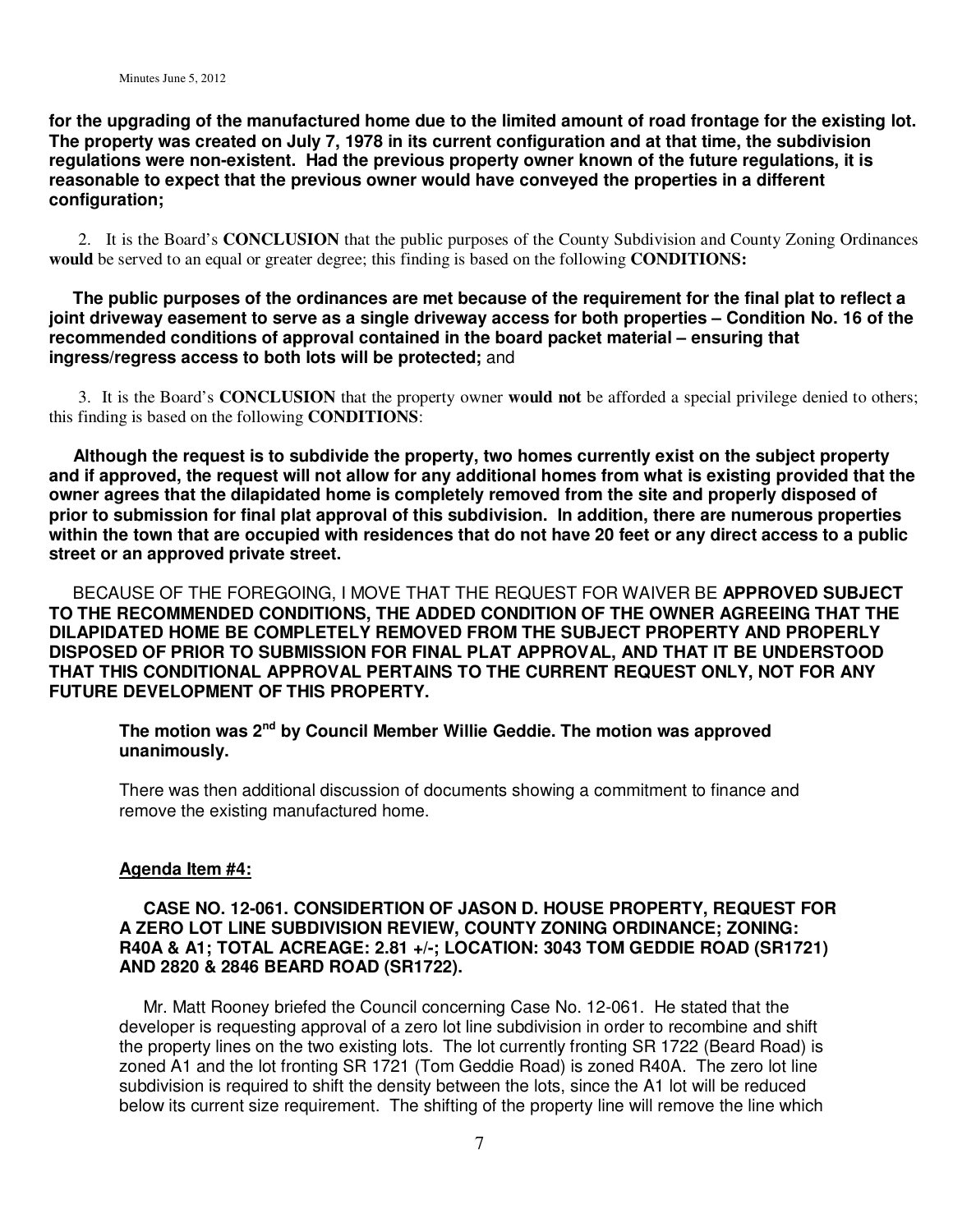runs through the existing manufactured home along SR 1722 (Beard Road) and 92.82 along SR 1721 (Tom Geddie Road). The water and sewer when /if needed will be provided by the Eastover Sanitary District. Mr. Rooney stated that currently the property line is going through the house.

 Mr. Rooney stated that the draft conditions of approval, zero lot line subdivision sketch plan, aerial photo and vicinity map is provided for the Council.

 Mr. Rooney stated that A1 is being added to R40A, and that DOT wants more land for the driveway. He suggested that the Council review items 14 & 26 on the conditions sheet.

 Mayor McLaurin asked if anyone had signed up to speak for or against this Case No 12- 061. The Clerk replied the following persons had signed up to speak:

## **Speakers For:**

 (1) Mr. Thomas Goodin, 2214 Mirror Lake Drive, Fayetteville, NC stated that it troubled him greatly that Cumberland County is the only County in the State of NC, that DOT is allowed to claim a person's property without compensation. He stated that he has surveyed property across the state and has only had this problem in Cumberland County. Mr. Goodin stated that he is a professional surveyor.

 (2) Mrs. Debra Davis, 3043 Tom Geddie Road, Eastover, NC 28312 spoke for Case No. 12-061. Mrs. Davis stated that she is only trying to get the property line straight.

 The Mayor asked for further discussion from the Council or a motion to approve or disapprove the Case No. 12-061.

 Council Member Sara Piland made a motion to approve Case No. 12-061 for a zero lot line. The motion was 2<sup>nd</sup> by Council Member Cheryl Hudson. The motion was approved unanimously.

## **Agenda Item #5:**

# **Consider approval of the Fiscal Year 2012 Audit Contract with McFadyen & Sumner, CPAs PA, and the Letter of Engagement for the Town of Eastover.**

 Mr. Nazarchyk presented to the Council the Contract with McFadyen & Sumner CPAs PA and the Letter of Engagement for the Audit of the Town of Eastover for Fiscal Year 2012 (July 1, 2011 – June 30, 2012). He stated that McFadyen & Sumner had previously audited the Town of Eastover and we have a good working relationship with them. Mr. Nazarchyk stated that he recommended the Council approve the FY 2012 Audit Contract and the Letter of Engagement with the CPA firm of McFadyen & Sumner CPA, PA for the Town of Eastover.

 Council Member Cheryl Hudson made a motion to approve McFadyen & Sumner CPAs PA to audit the Town of Eastover for the Fiscal Year ending June 30, 2012 (FY12).

## **Agenda Item #6:**

 **Consider of Town of Eastover Development Guidelines to be continued further and utilized by the Cumberland County Planning Staff in the formulation of development Ordinances.**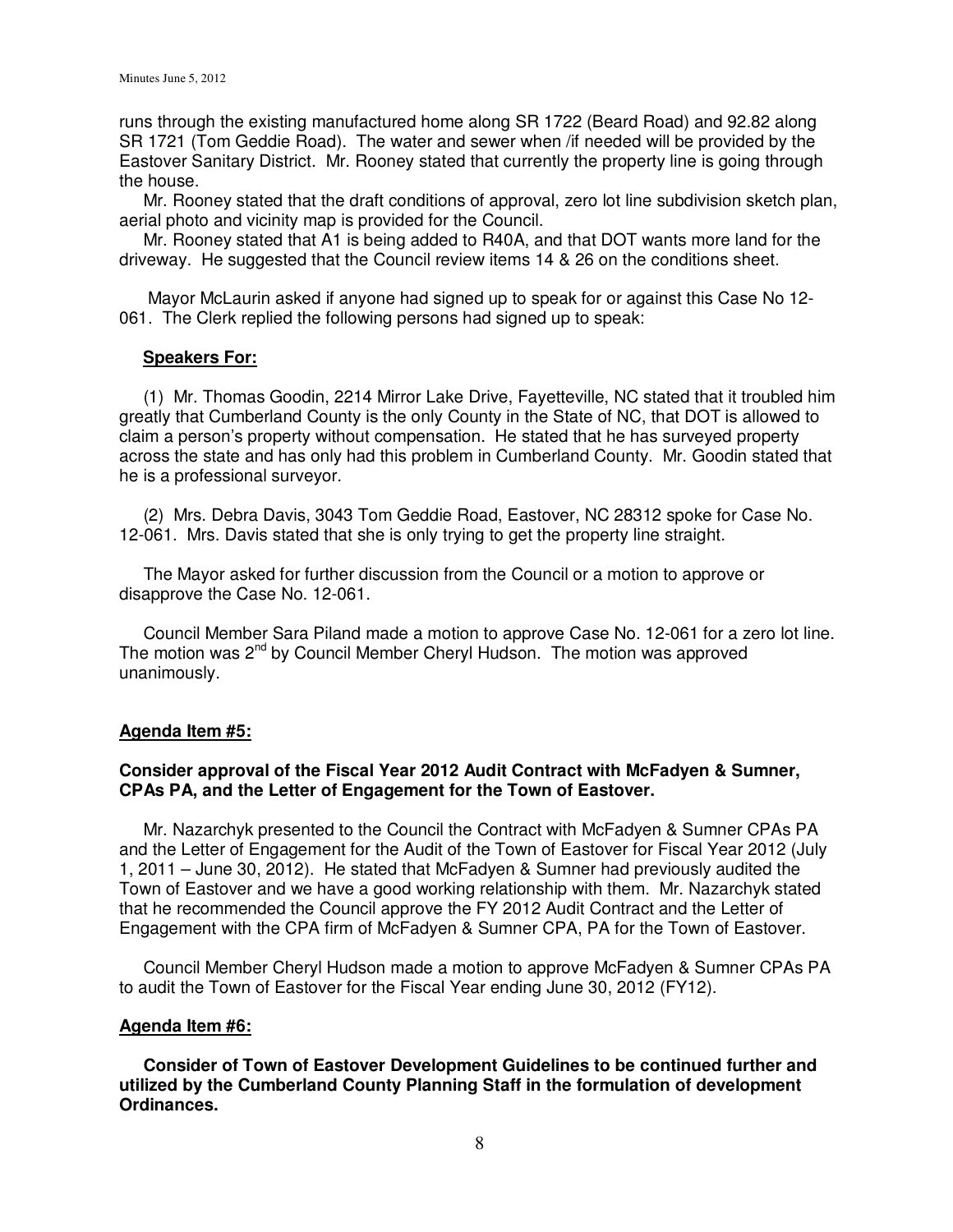Council Member Sara Piland presented proposed Development Guidelines to be considered further and utilized by the Cumberland County Planning Staff and the Eastover Town Council in the formulation and development of Town Ordinances.

 This proposed document was discussed among the Council Members and the Mayor. Several changes to the document were recommended by Council Members. The recommended changes are reflected in the approved document below.

 Council Member Sara Piland made a motion to approve the proposed document with the changes requested by Council, and for the document to be further developed and to be further considered. The motion was 2nd by Council Member Cheryl Hudson. The motion was approved unanimously.

## **The approved document with changes is as follows:**

# **TOWN OF EASTOVER DEVELOPMENT GUIDELINES TO BE CONSIDERED FURTHER AND UTILIZED BY THE CUMBERLAND COUNTY PLANNING STAFF IN THE FORMULATION OF DEVELOPMENT ORDINANCES**

# **EASTOVER TOWN COUNCIL Proposed Document Approved on June 5, 2012**

- 1. All development and rezoning decisions shall be based on one of the founding premises of the Town's incorporation: to preserve the rural character of the community.
- 2. In its police power to regulate public health, safety, and welfare, the Town Council will develop a general plan for development growth that includes goals, policies, strategies, plans and maps, zoning regulations, and design features.
- 3. The Town Council will include in its general plan and zoning regulations criteria on which to deny or approve big-box stores, including but not limited to retail, warehouse, outlet, and discount department stores. Examples of these regulations may include but are not limited to a) development that is compatible in size, scale, and architecture with existing development and new development design features b) escrow accounts in the event a building is vacated.
- 4. The Town Council supports the current Eastover Detailed Land Use Plan and will seek the community's involvement and approval if revisions to the plan are being considered. The Council recognizes that higher density development may be appropriate in the "downtown" commercial development area (Also see #9 below).
- 5. In an effort to preserve open and green space, protect our environmentally sensitive areas, and reduce sprawl, the Town Council, in a legally specified procedure that allows public input, will establish appropriate ordinances for commercial development in a concentrated area along Dunn Road. (See Map)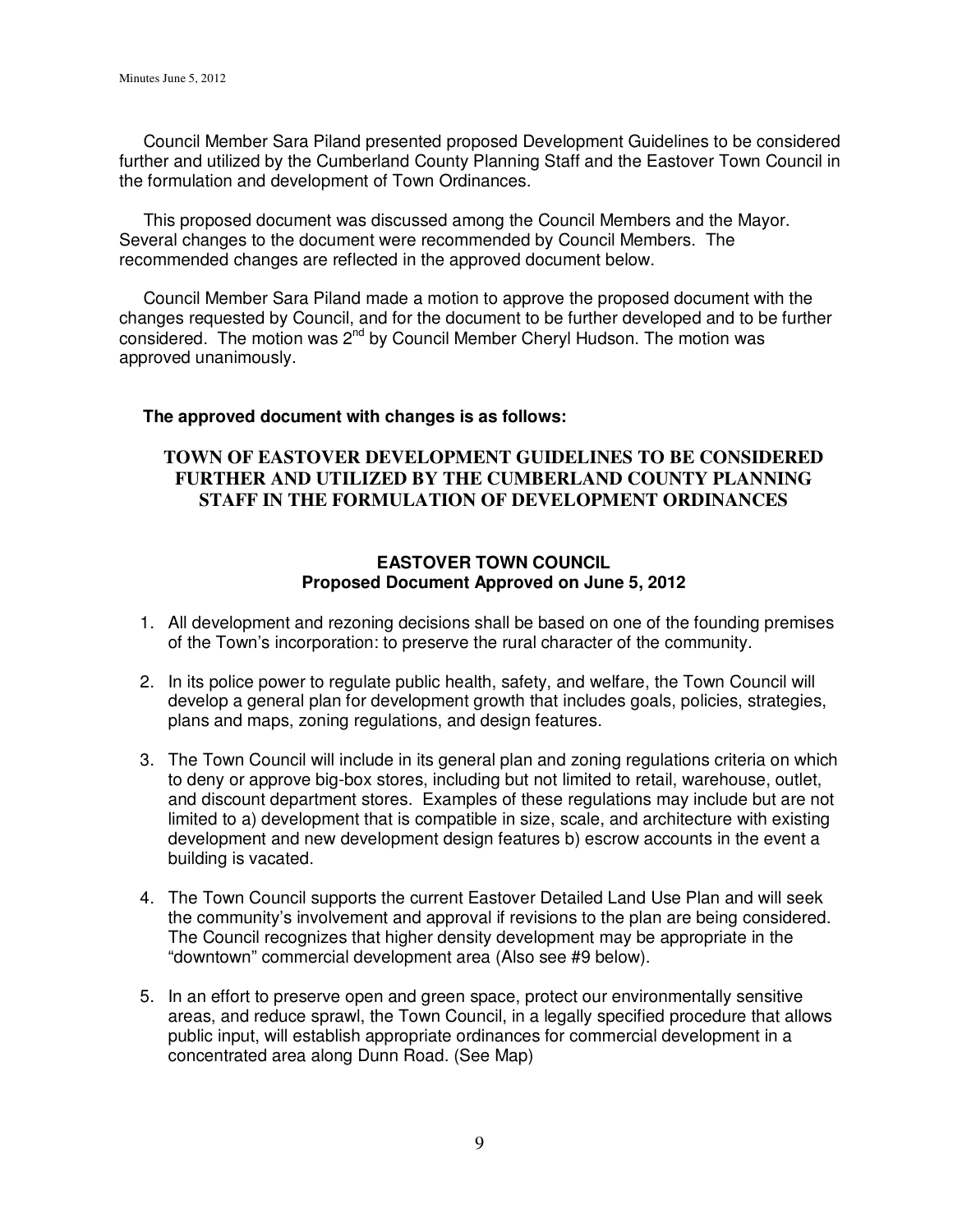- 6. Conditional use rezoning can ensure development consistent with our community values and when appropriate, the Town Council may offer a conditional use zoning (which would be binding to the developer) to the petitioner. If accepted by the petitioner, the petitioner would have the opportunity to work with the Cumberland County Planning Staff and the Town Council to develop a site plan that would be consistent with community values.
- 7. For public safety/welfare reasons, all new zoning requests for commercial development must have access to public water and sewer.
- 8. To maintain our small town and rural character and protect our environmentally sensitive area, the Town Council will look favorably on rezoning for commercial development on small tracts (typically 3 acres or less) and/or conditional use requests.
- 9. When considering commercial development in the Town, including but not limited to the commercial area along Dunn Road, the Town Council will ensure that commercial development does not negatively impact existing residential areas and does not contribute to commercial sprawl.
- 10. All rezoning decisions by the Town Council will consider the presence of hydric soils or other environmentally sensitive conditions.
- 11. All rezoning decisions by the Town Council will consider the impact on town resources, including but not limited to public safety, traffic patterns, street lighting, and local schools.
- 12. All existing zoning will remain in place unless a petition is received from the property owner for rezoning. At which time, the Council will consider the rezoning request in accordance with the normal process.

## **VII. Receive Mayors Update**:

 Mayor McLaurin asked that the land at Talley Woodland Park move forward with Mr. Kinlaw with the Cumberland County School System to purchase the land. Mr. Nazarchyk stated that the property is not quite 3 acres at a cost of \$3,000 and a survey needs to be done.

 Council Member Sara Piland made a motion to authorize the Town Manager to have the property surveyed. The motion was 2<sup>nd</sup> by Council Member Cheryl Hudson. The motion was approved unanimously.

 Mayor McLaurin stated that the Eastover Civic Club made a net profit of \$12,000 on Heritage Day.

 Attorney John Jackson stated that he has a paralegal working on the information provided by the surveyor of property on School Street.

Mayor McLaurin stated that the stage at the Talley Woodland Park is the final stage.